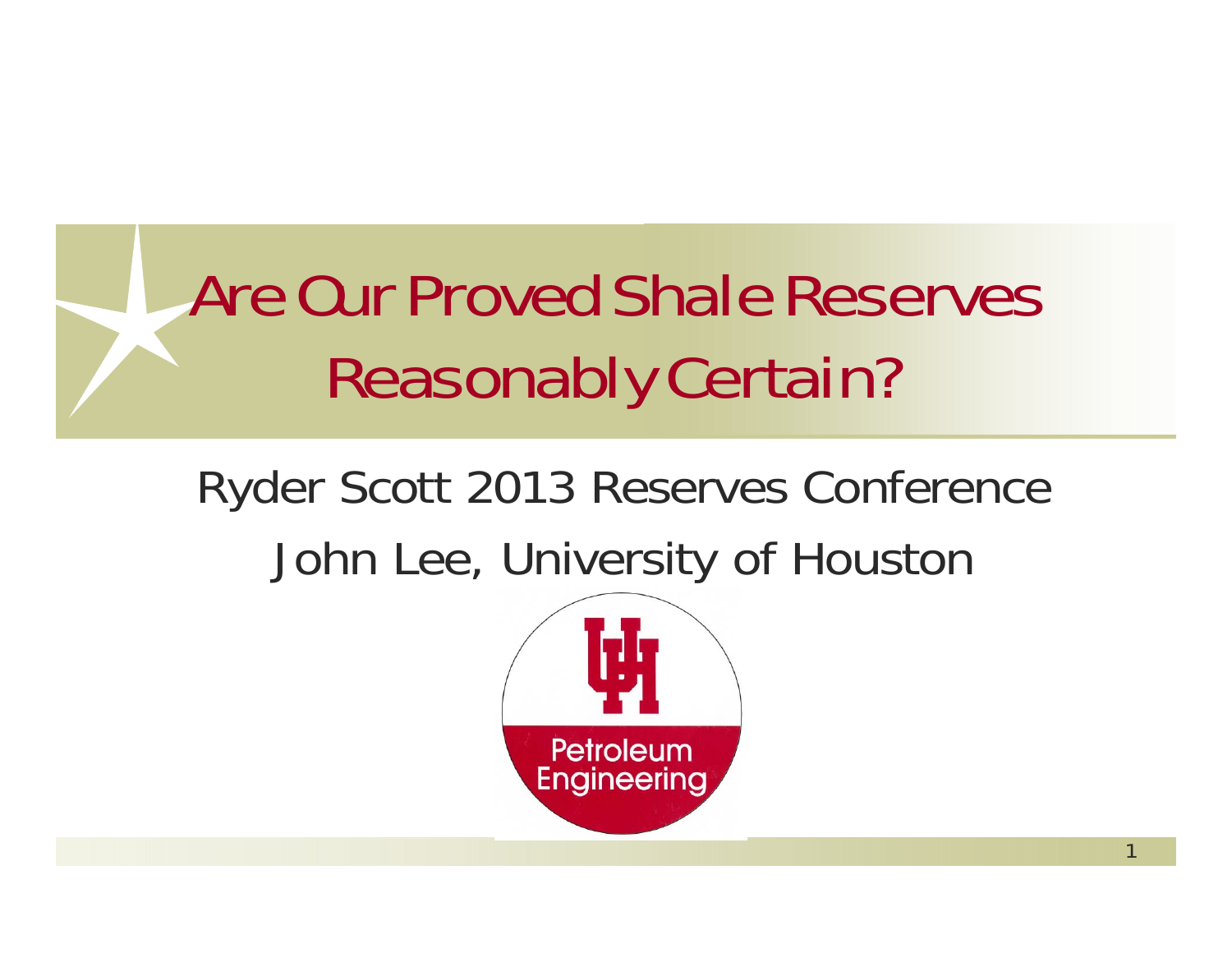#### What's the Problem?

- **CONTRACTOR**  To forecast for unconventional reservoirs, we are using reserves estimation practices developed during the last century for conventional reservoirs – based on
	- $\bigcirc$  Empirical observation of production declines for over a century
	- $\bigcirc$  Modeling capabilities developed in second half of 20<sup>th</sup> century generally supporting simple decline models for estimating reserves

2

But does this work for unconventionals?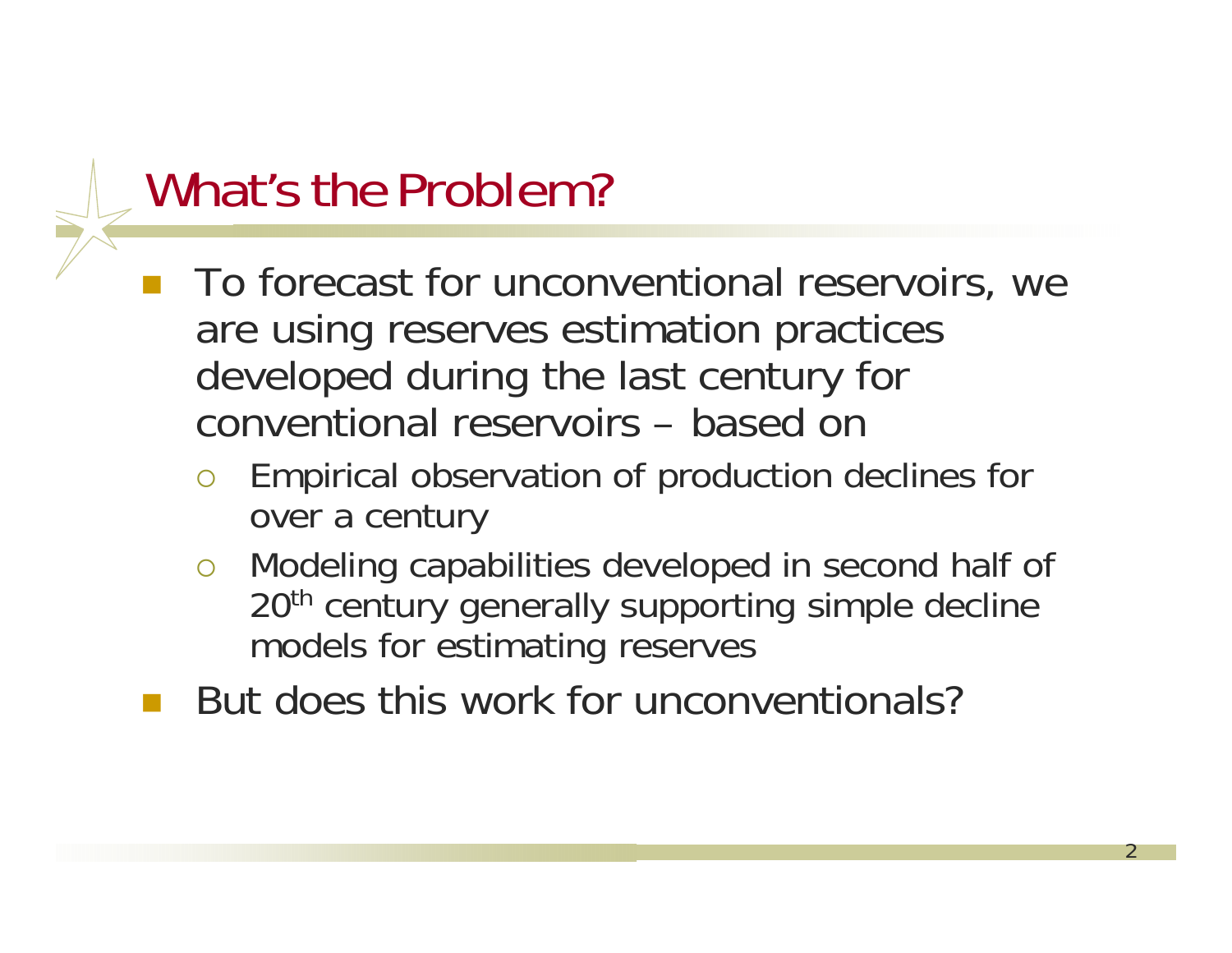#### How Do Unconventionals Differ?

- **CONTRACTOR**  No experience of long-term declines
	- $\bigcirc$ No way to validate models, simple or complex
- No modeling approaches totally, uniquely applicable, and relevant to physical processes involved
	- $\bigcirc$ Long duration transient flow, unlike conventionals
	- $\overline{O}$  Unknown contributions from hydraulic fractures and reopened natural fractures
	- $\overline{O}$  Unknown physical mechanisms that may control multiphase flow characteristics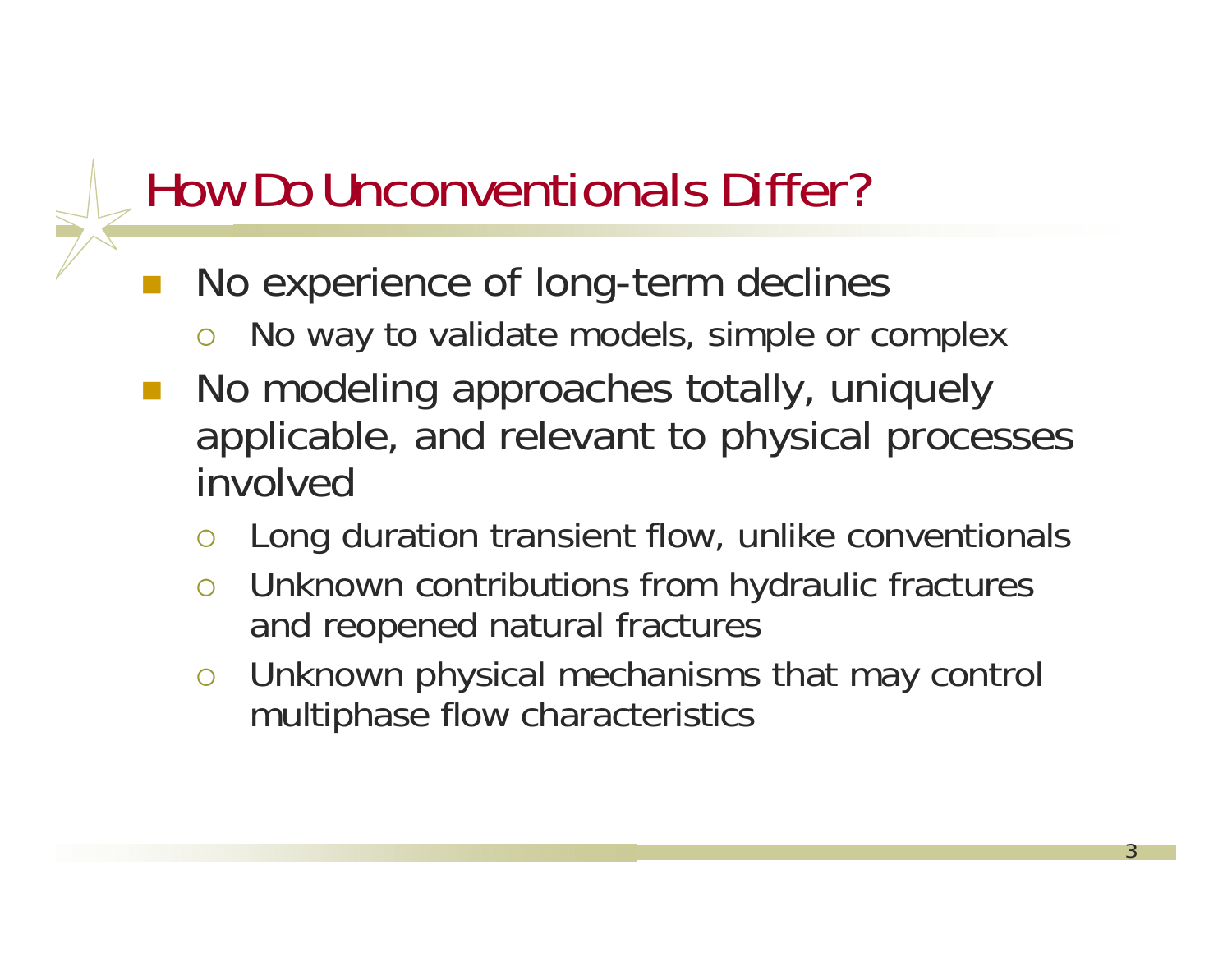## So We Have a Problem: How Can We Solve It?

- **CONTRACTOR**  SPE Reservoir Description and Dynamics (RD&D) Committee forming exploratory committee to determine whether a multi-day 'Summit' would be appropriate to study the issues
	- O Active participation from other technical society representatives sought for exploratory committee
		- $\Box$ SPEE, AAPG, SEG, WPC included
	- Active participation by representatives from industry ultimately sought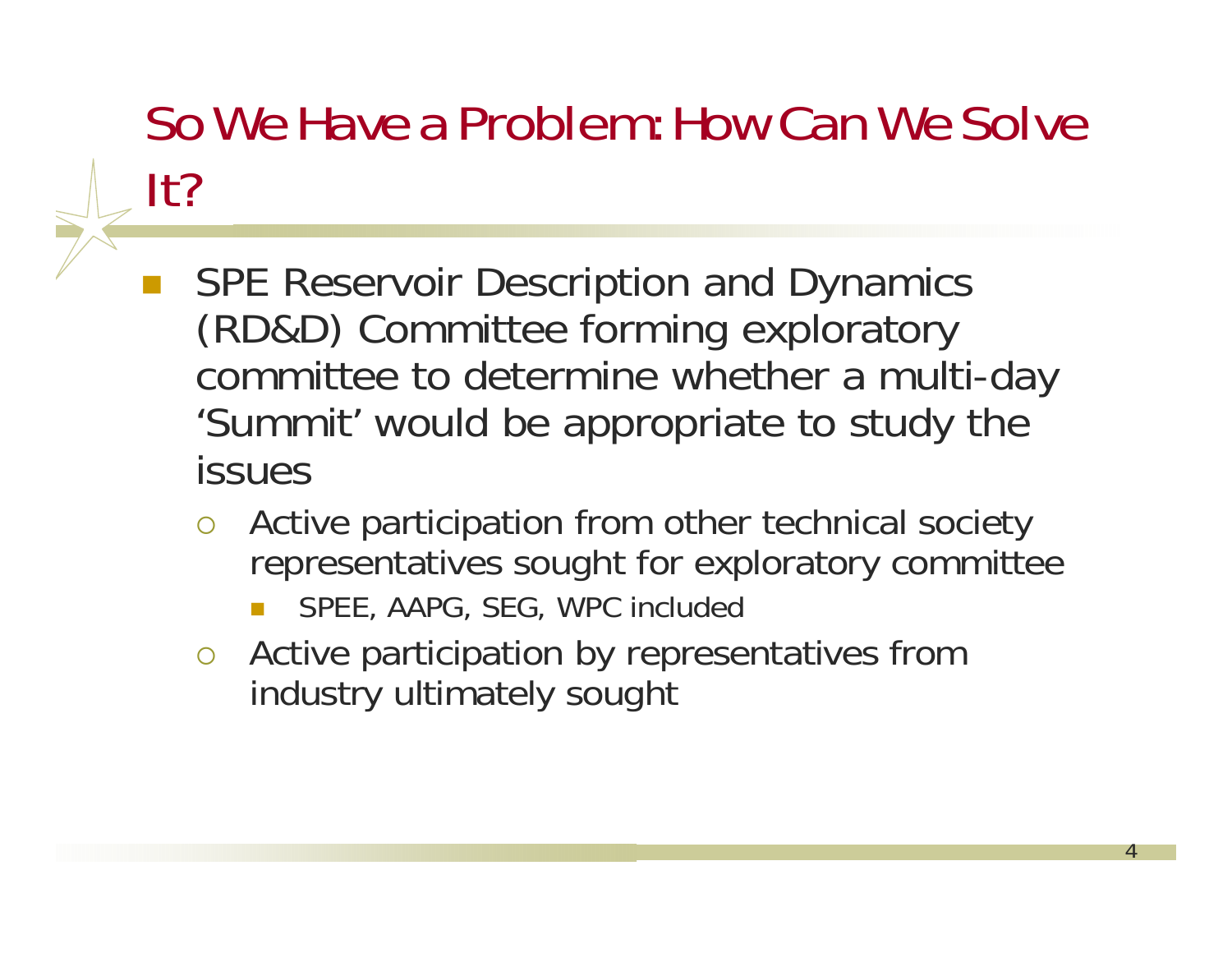## Issues for Exploratory Committee

5

For the Summit …

- $\mathbb{R}^n$ Appropriate format
- **Contract Contract Contract Contract Contract Contract Contract Contract Contract Contract Contract Contract C** Scope
- Deliverables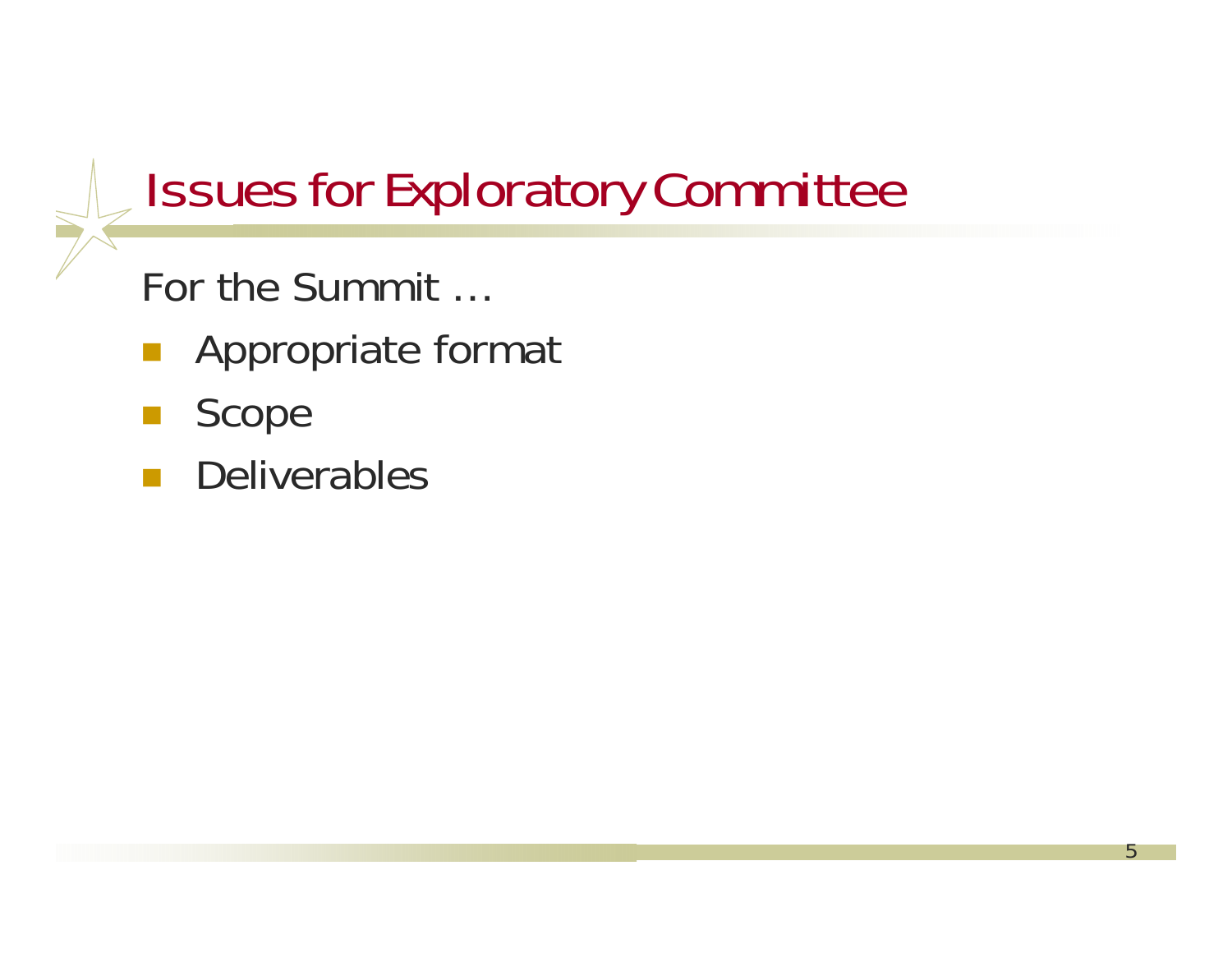## Who Are the Current Exploratory Committee Organizers?

- Representatives from SPE RD&D Committee
	- $\bigcap$ Oliver Houze, Kappa, Committee Chair
	- $\bigcap$ Tom Blasingame, Texas A&M, Committee Member

6

 $\bigcirc$  John Lee, University of Houston, Committee Member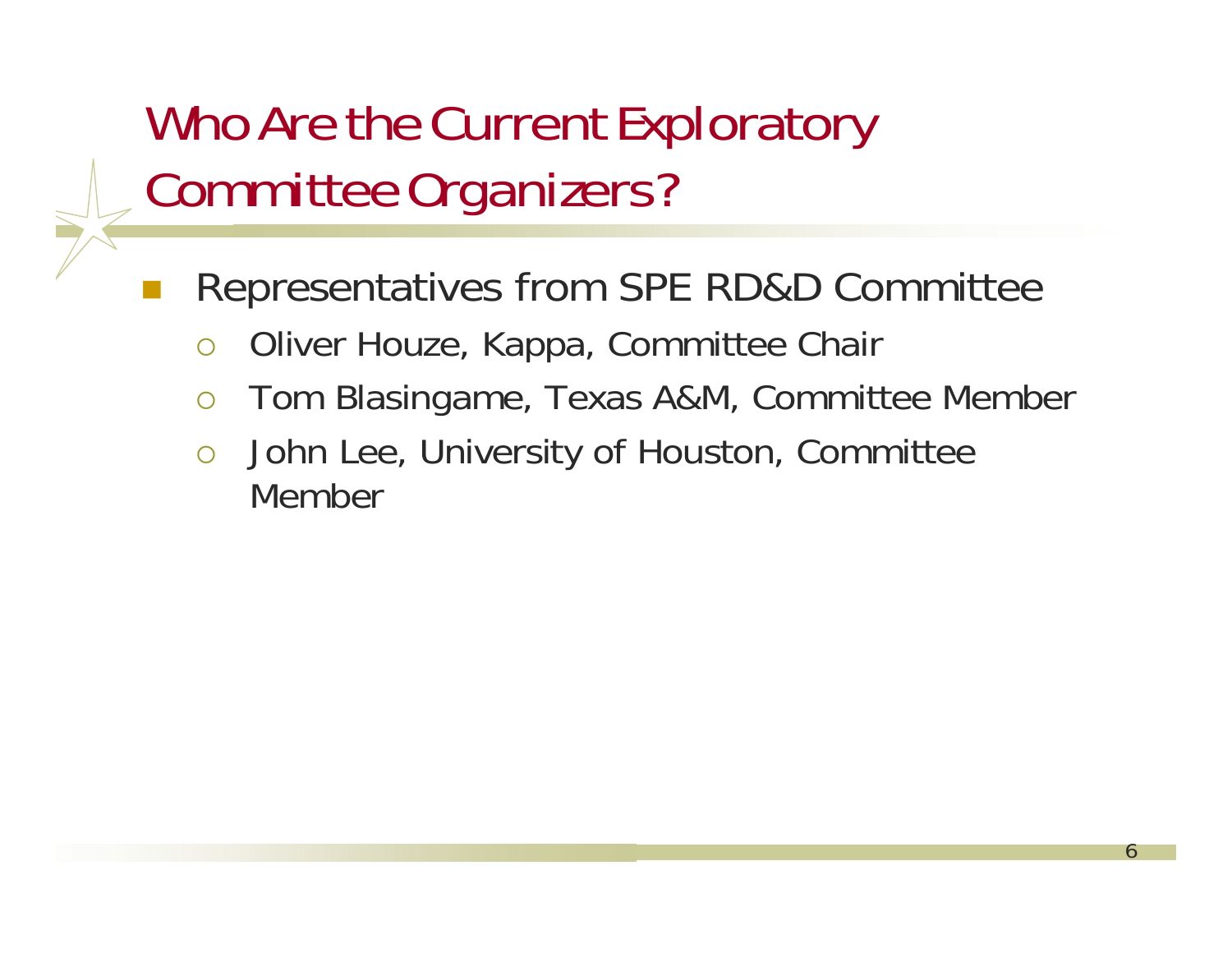#### When Will We Hear More?

- Hopefully, within a matter of weeks
- $\mathcal{L}_{\mathcal{A}}$  Invitations out to potential exploratory committee members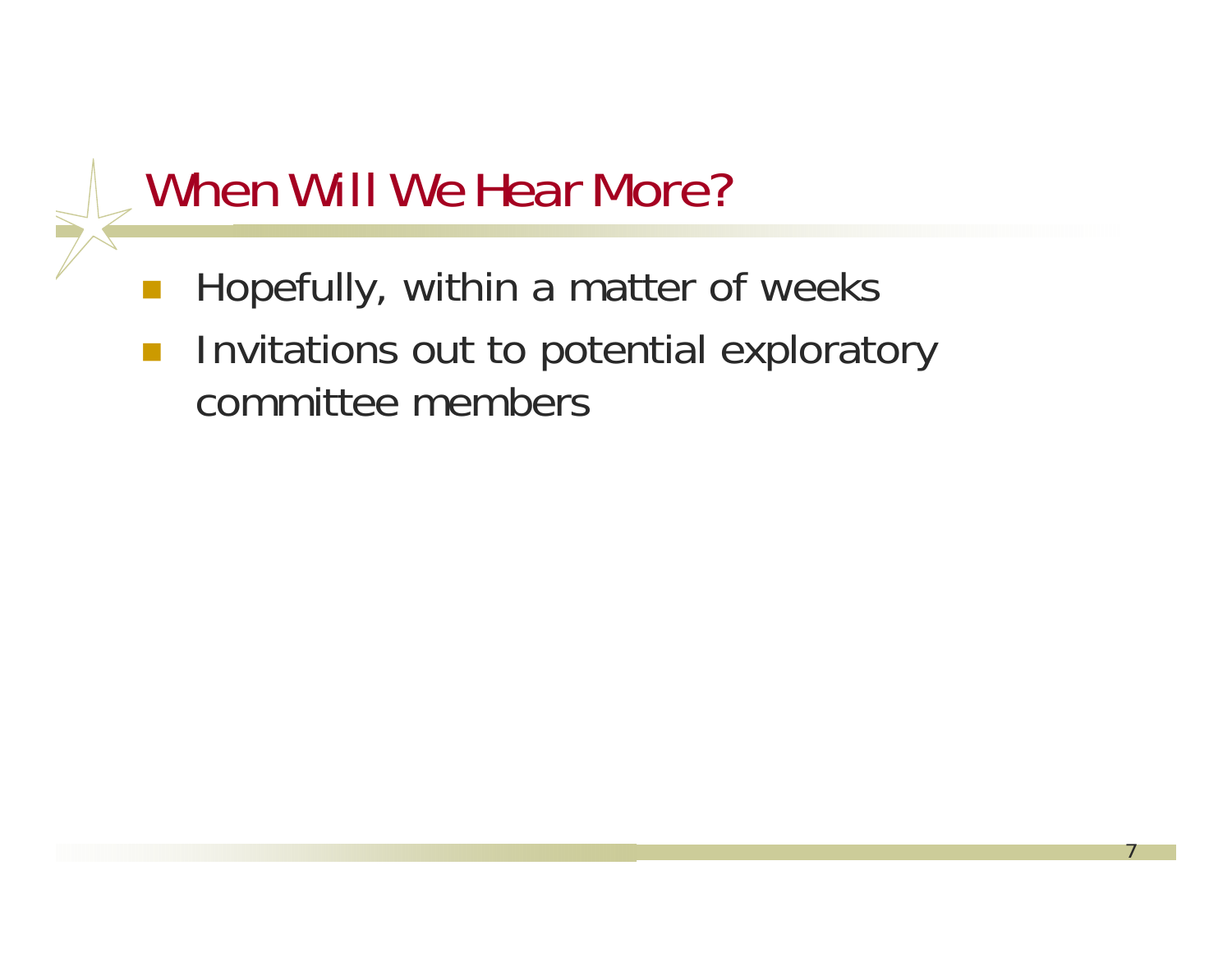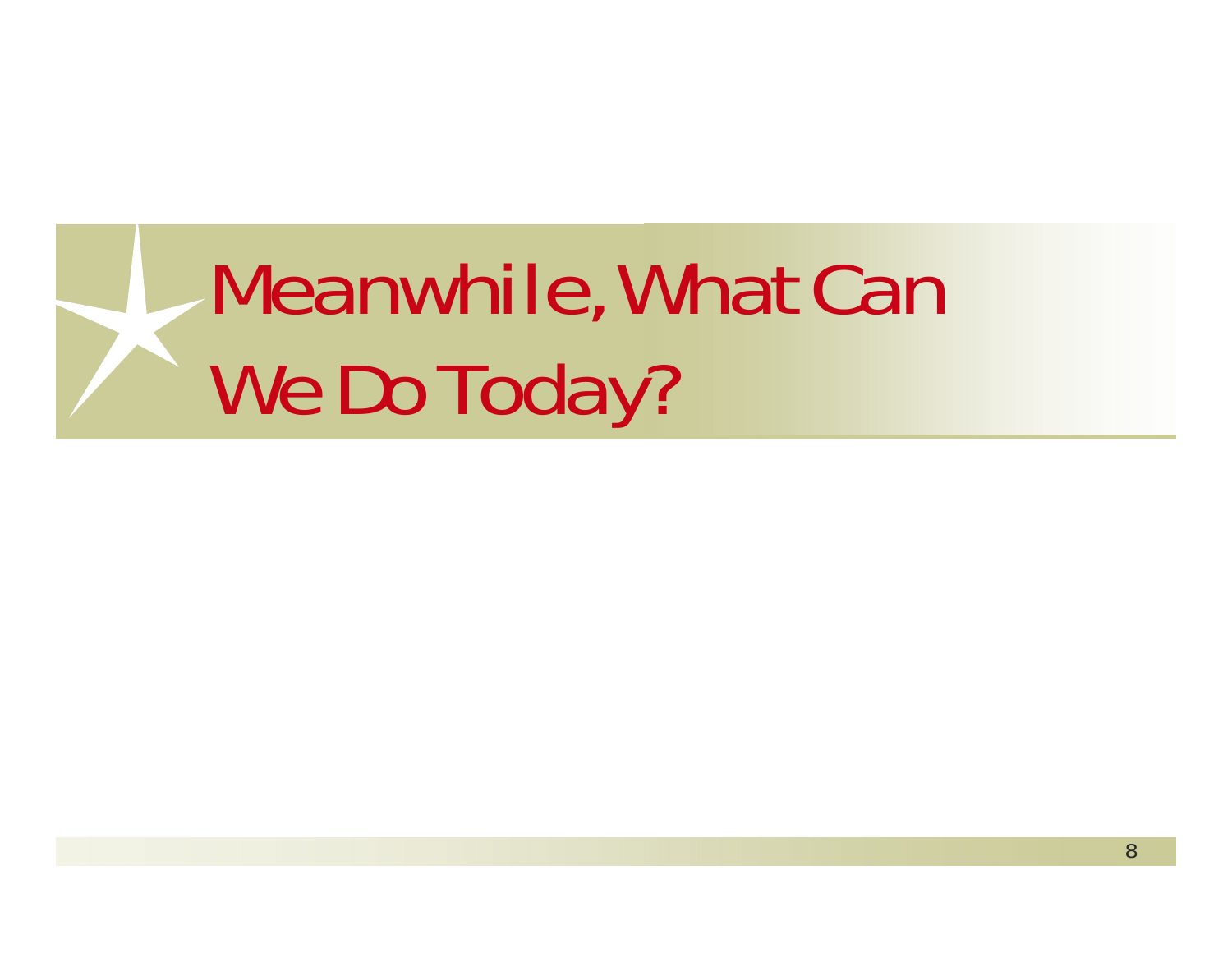#### What We Assume Most of the Time

- Horizontal well with multi-stage fractures
	- $\bigcirc$  Production only from Stimulated Reservoir Volume (SRV)
	- $\bigcirc$  Two flow regimes
		- $\mathcal{C}^{\mathcal{A}}$ Transient (probably linear) flow to fracture interference
		- $\mathcal{C}^{\mathcal{A}}$ Boundary-dominated flow after fracture interference

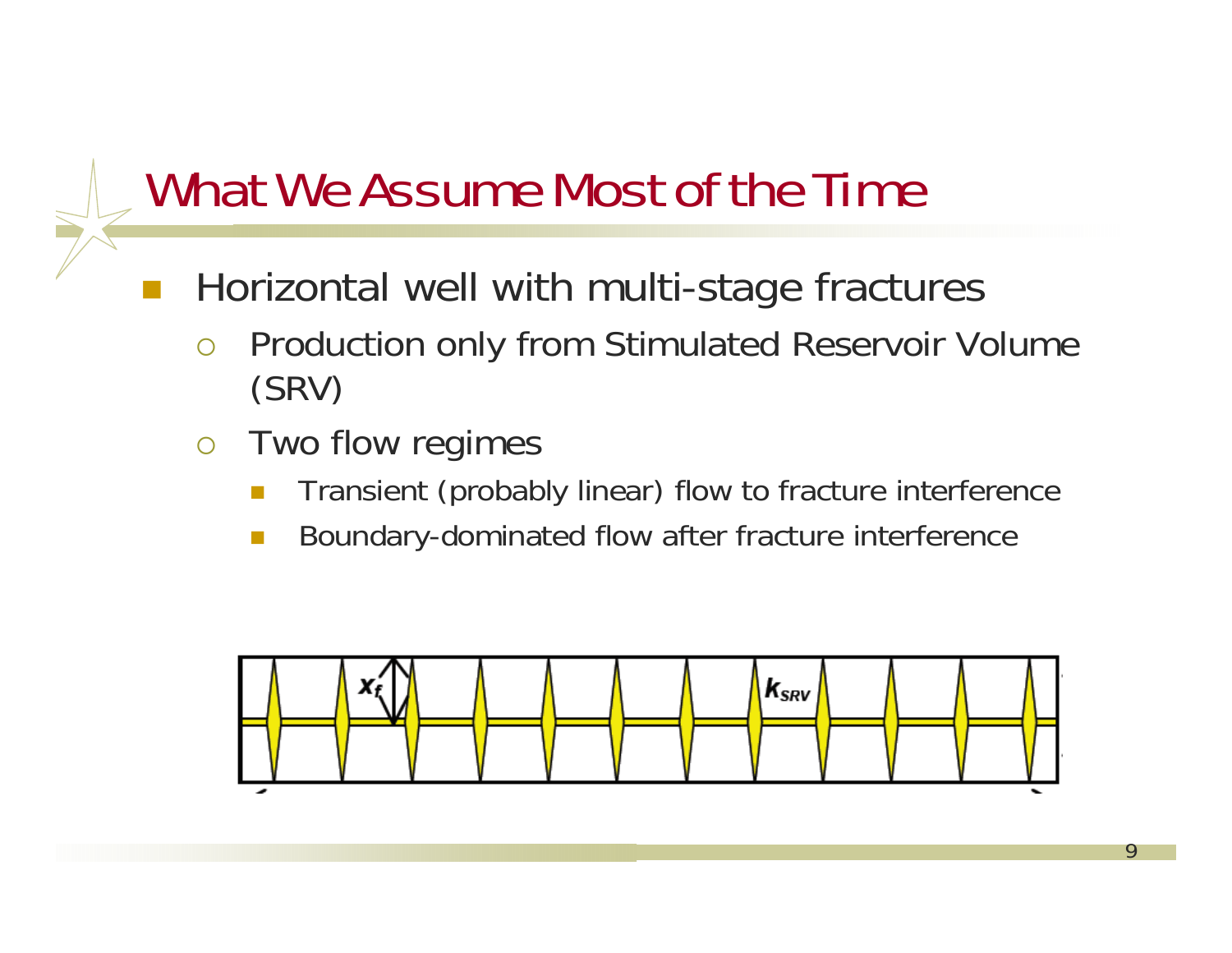#### Perhaps Closer to the Truth

- At least four flow regimes
	- $\cap$ Transient linear flow to fracture interference
	- $\bigcirc$  Boundary-influenced flow after fracture interference
	- $\bigcirc$  Transient linear flow from unstimulated matrix into SRV

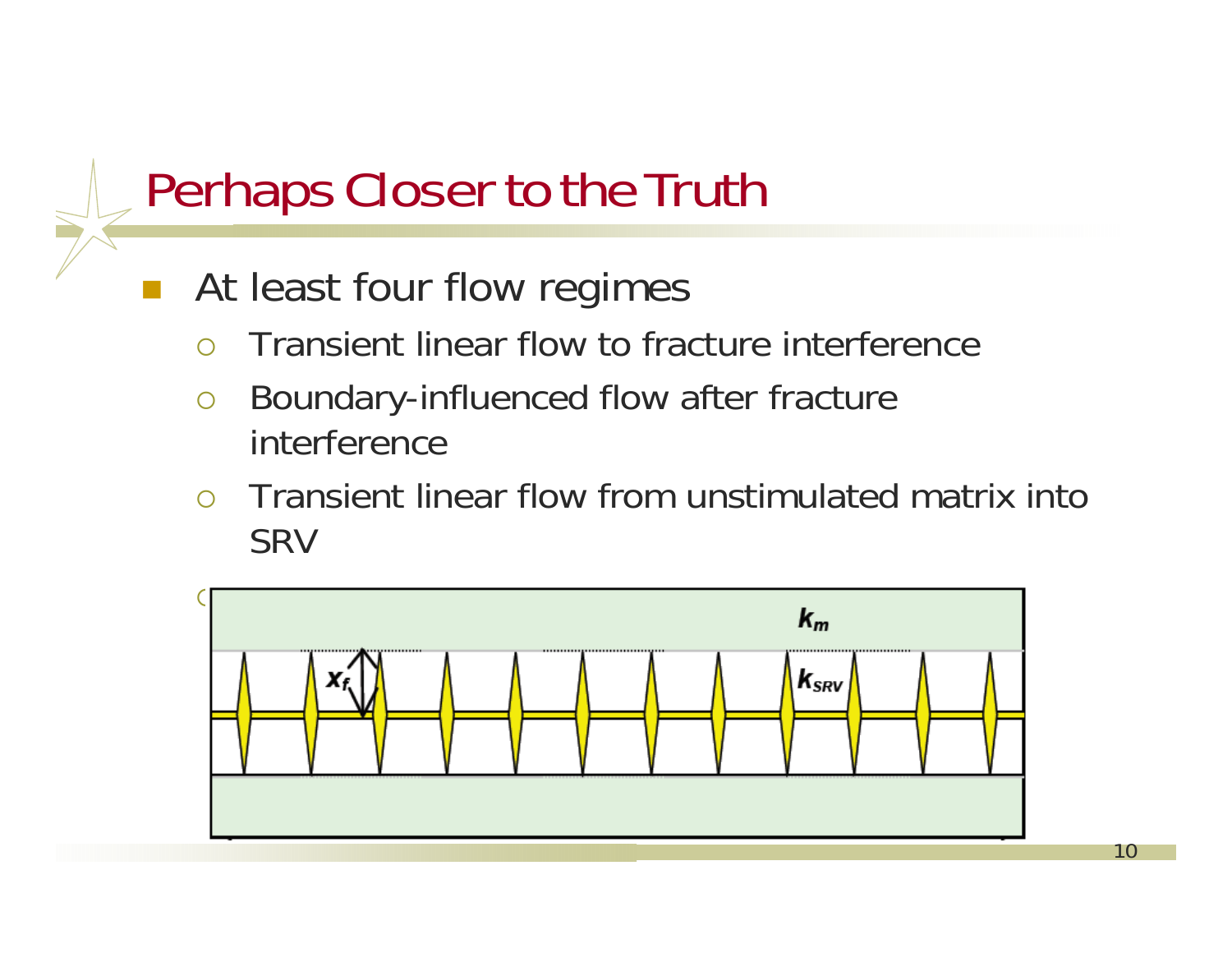#### Still More "Flow Regimes"?

- $\Box$ Early fracture fluid clean-up (uncorrectable)
- П Early decline in bottom-hole pressure (correctable, but possibly time consuming)
- $\sim$  Inclusion of these early data in determining simple decline model parameters (Arps, Duong, Stretched Exponential) inevitably leads to error

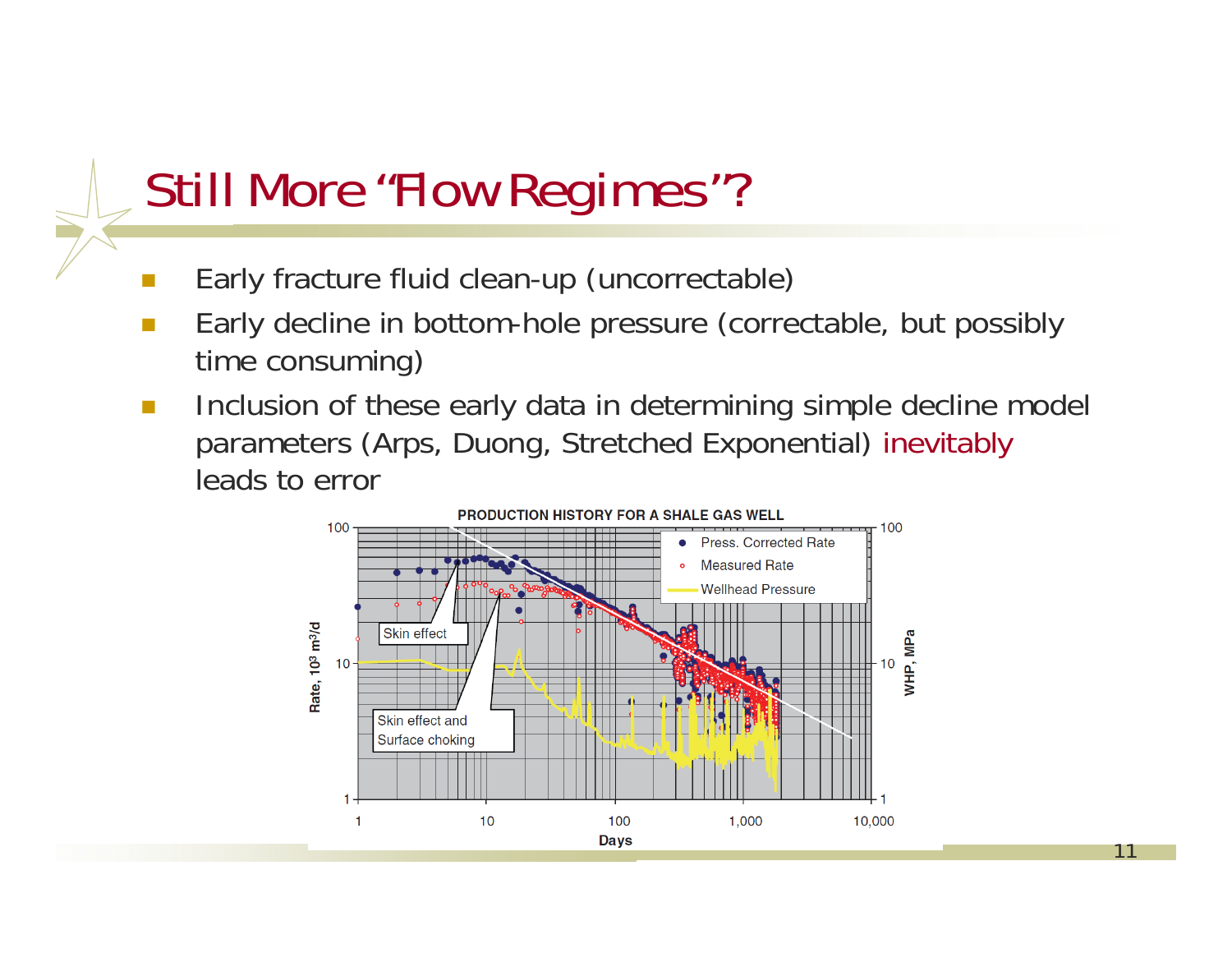#### More Complications

- What if fractures aren't equally spaced?
- What if fractures aren't of equal length?
- **Contract Contract Contract Contract Contract Contract Contract Contract Contract Contract Contract Contract C**  Are early decline trends likely to be sustained?
	- $\bigcirc$  What if SRV permeability decreases with decreasing pressure?
	- $\overline{O}$  What will be the longer-term effects of multiphase flow?
- How can we estimate reserves with confidence?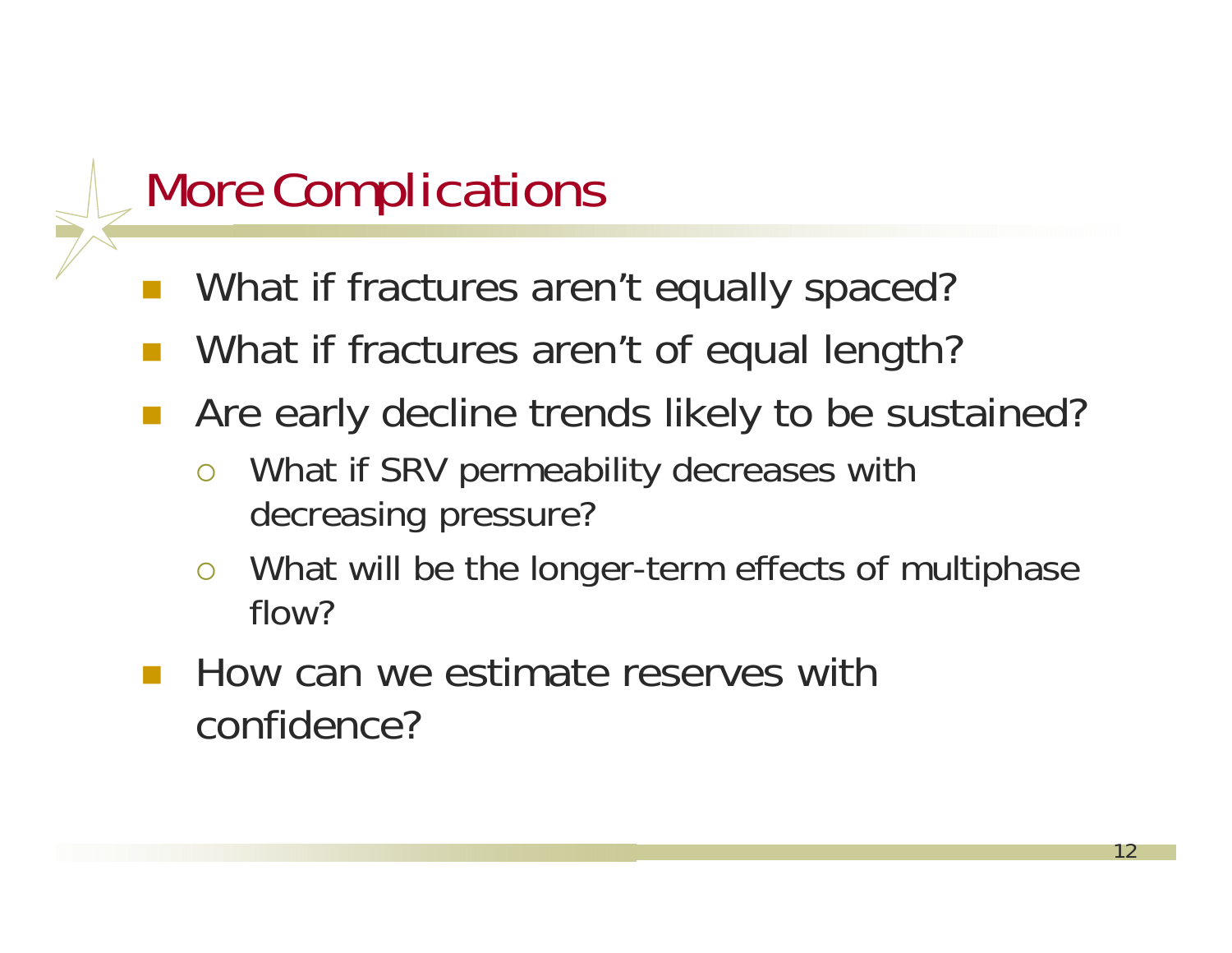## How Can We Deal with All This?

- Common approach: simple models
	- $\bigcirc$ Rationale: hundreds of wells to analyze in short periods of time
	- $\Omega$ Example: two-segment Arps model
- $\sim$  More time-consuming approach – but still simple
	- $\circ$ Identify flow regimes with diagnostic plot
	- $\bigcirc$ Model each flow regime with appropriate model
	- $\circ$  Example:
		- F Discard early data not reflecting longer-term trends
		- п **Follow with transient linear flow model (** $b=2$ **)**
		- $\mathcal{L}_{\mathcal{A}}$ **Follow with boundary-influenced model (b is what it is)**
		- п **Finally, follow with second transient flow model (** $b=2$ **)**
		- п ■ Watch for needed final BDF model (if needed, appropriate *b* found from available data)
- Perhaps ok for "simple" systems, but …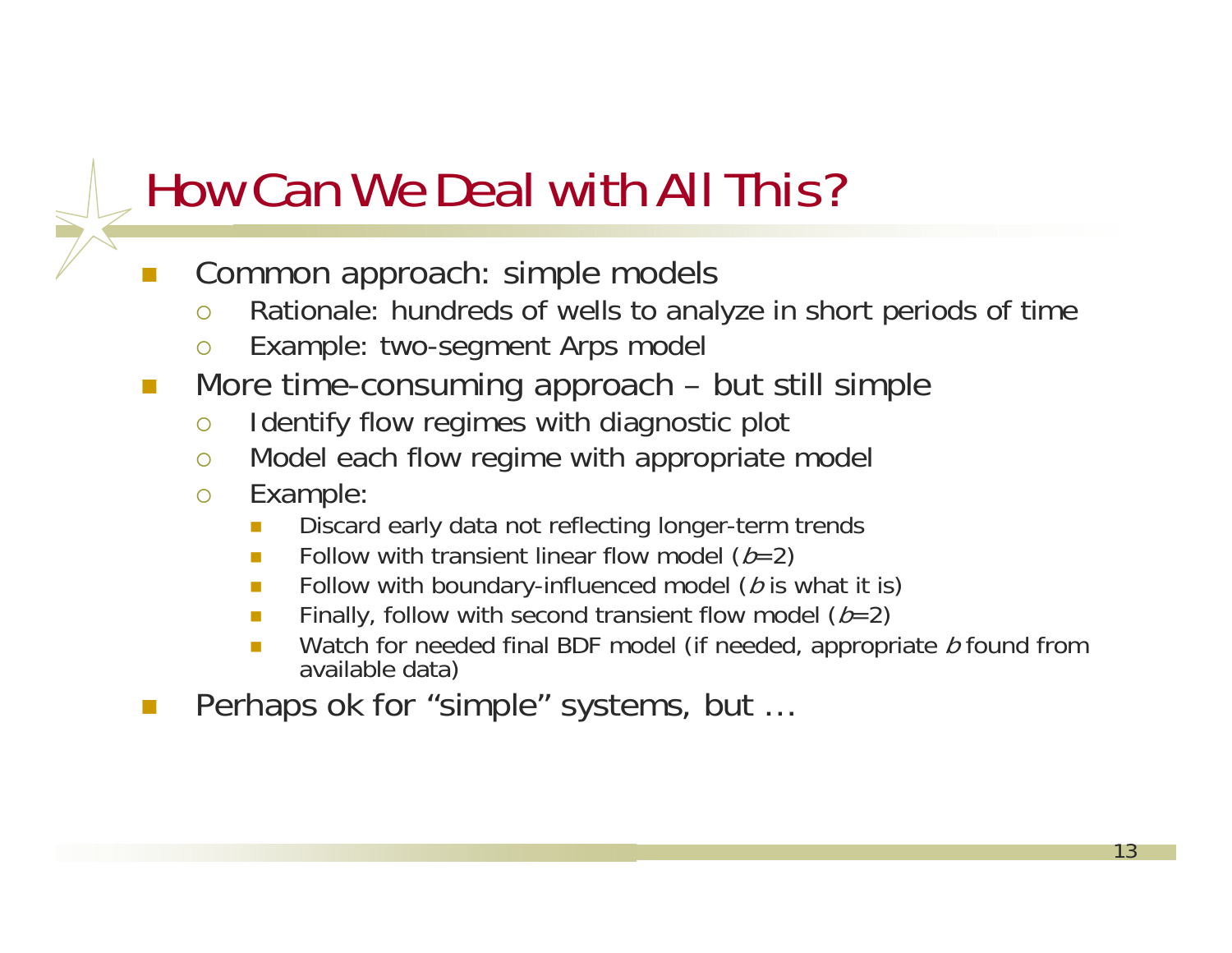## Diagnostic Plot Indicating Early 'Bad Data,' Linear Flow, and BDF

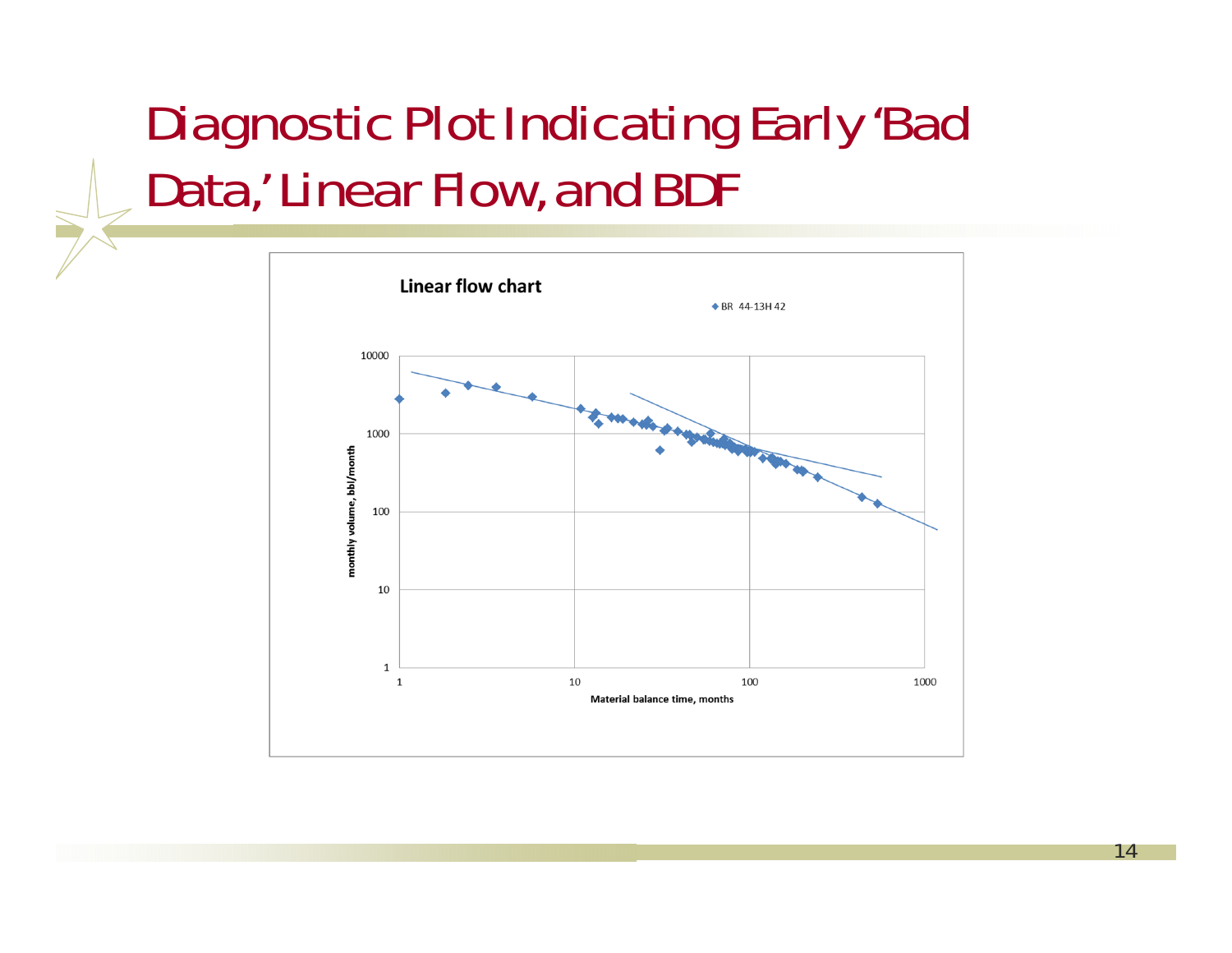## Alternative Approach: RTA

- Rate Transient Analysis (RTA) techniques can identify need for more comprehensive modeling
	- $\bigcirc$ Normalizing rates for BHP changes essential
	- $\bigcirc$ Diagnostic plots to identify flow regimes essential
	- $\bigcirc$  Rapid analytical solutions used to match history, forecast
	- $\bigcirc$  Models still may oversimplify complex reservoirs and completions
- Equivalent 'simple' models identified at end of thorough study (not at start) to allow efficient processing of large numbers of wells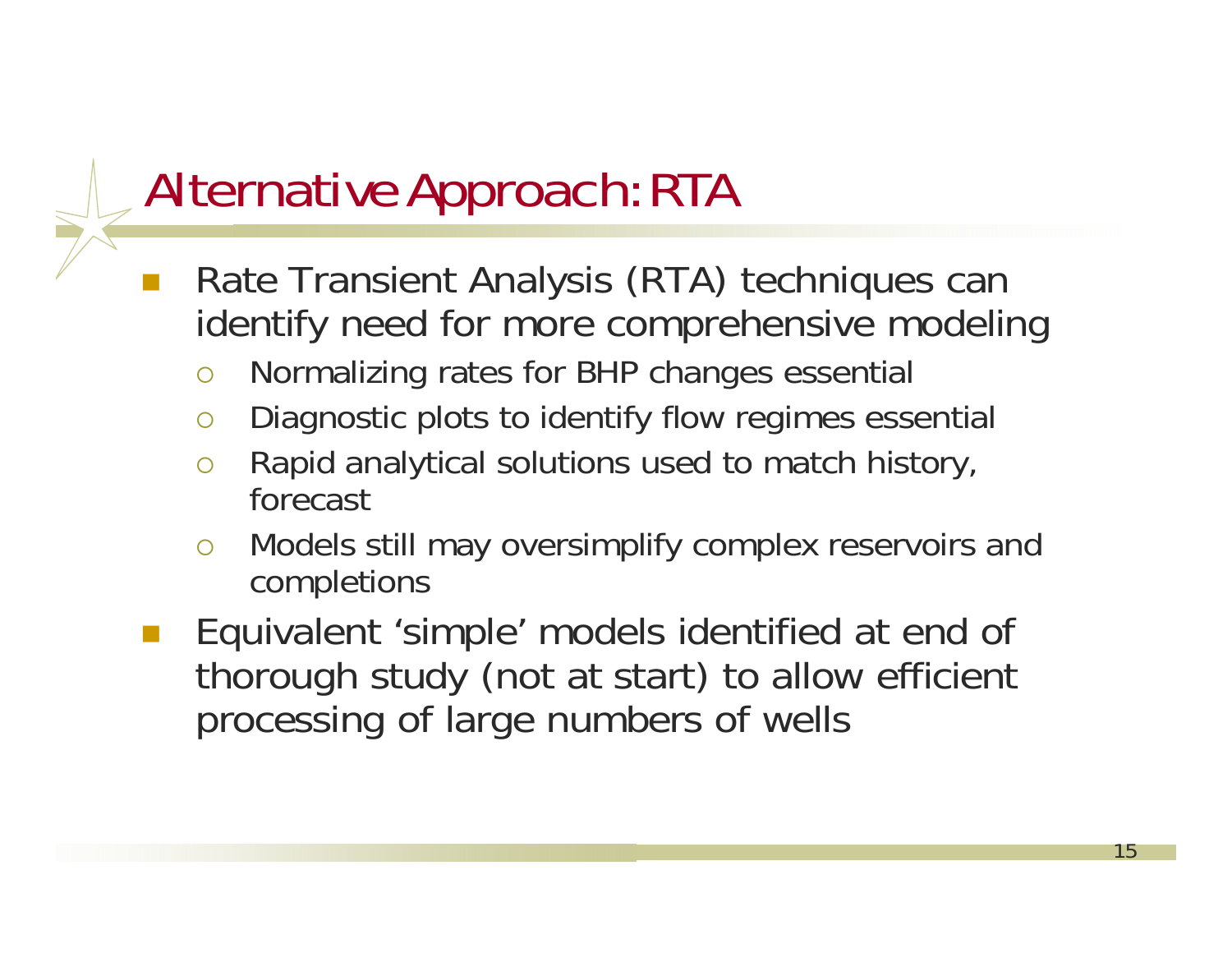## Another Alternative: Reservoir Simulation

- Good choice for complex situations
	- $\bigcirc$ Variable length fractures
	- $\overline{O}$ Unevenly spaced fractures
	- $\overline{O}$ Complex fractures
	- $\overline{O}$ Pressure-dependent rock and fluid properties
	- $\overline{O}$ Multiphase flow
- Final goals still include equivalent 'simple' models for routine forecasting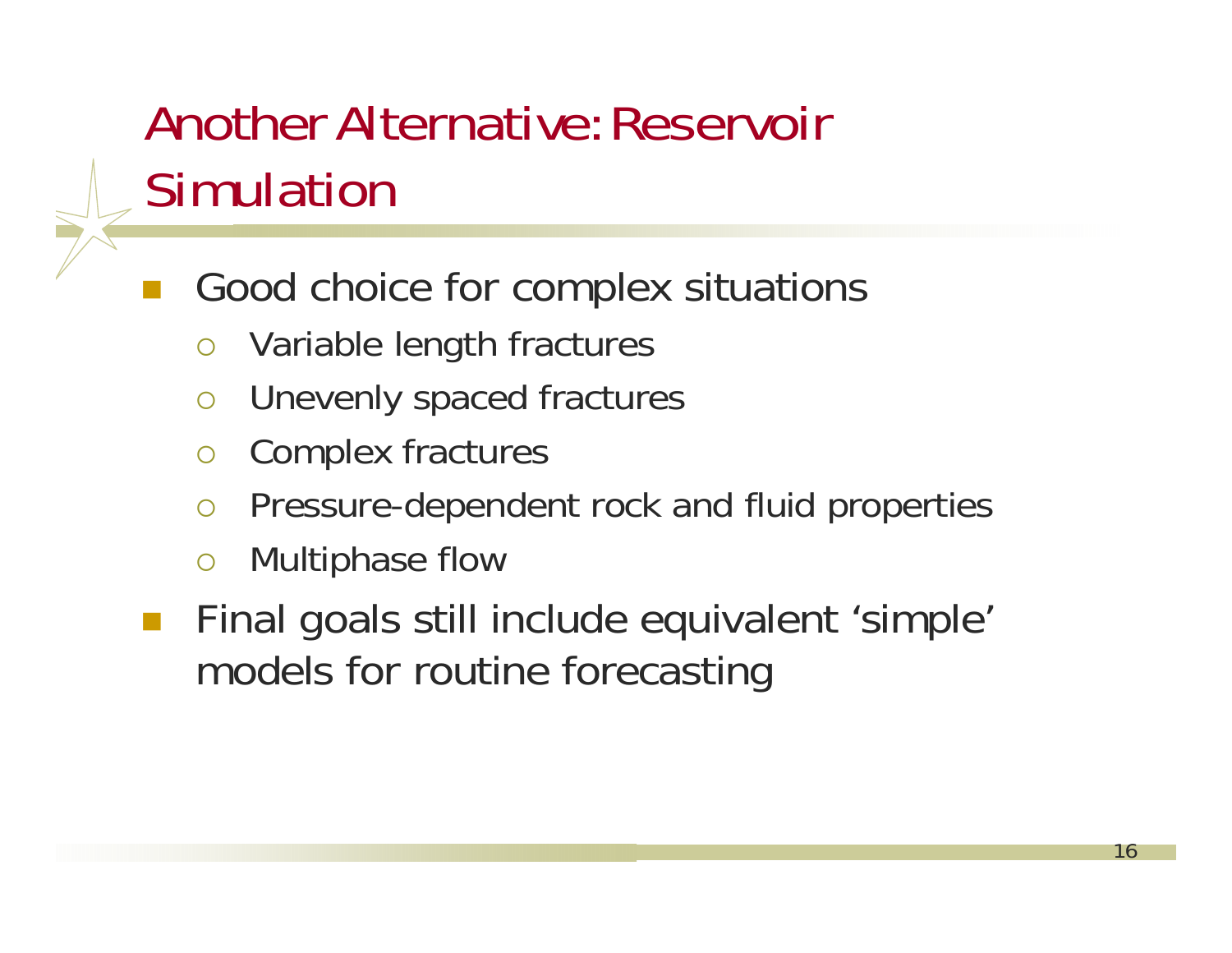#### Thoughts on Work Flow for Forecasting

- $\Box$  When BHP data available and time permits, normalize rates before analysis  $\genfrac{(}{)}{}{}{q}{p_i-p_{wf}}$  or  $q_{corr}=q_{obs}$  $p_i–p_{wf,stab}$  $p_i{-}p_{wf,obs}$
- **T**  Data from first 6-12 months (clean-up) may not reflect longer trends and should usually be excluded from analysis of historical decline
	- $\Omega$ Plot water rate vs. time to identify fracture cleanup
	- $\bigcirc$  Don't use data during cleanup, since skin continuously decreasing, won't fall on longer-term trend

- $\Box$  Determine flow regimes in available data
	- $\circ$  $\circ$  Minimum: log q vs. log t
	- $\circ$  $\circ$  Better: add log ( $\frac{q}{p_i-p_{wf}}$ ) vs. log MBT ( $G_p/q$ ,  $N_p/q$ )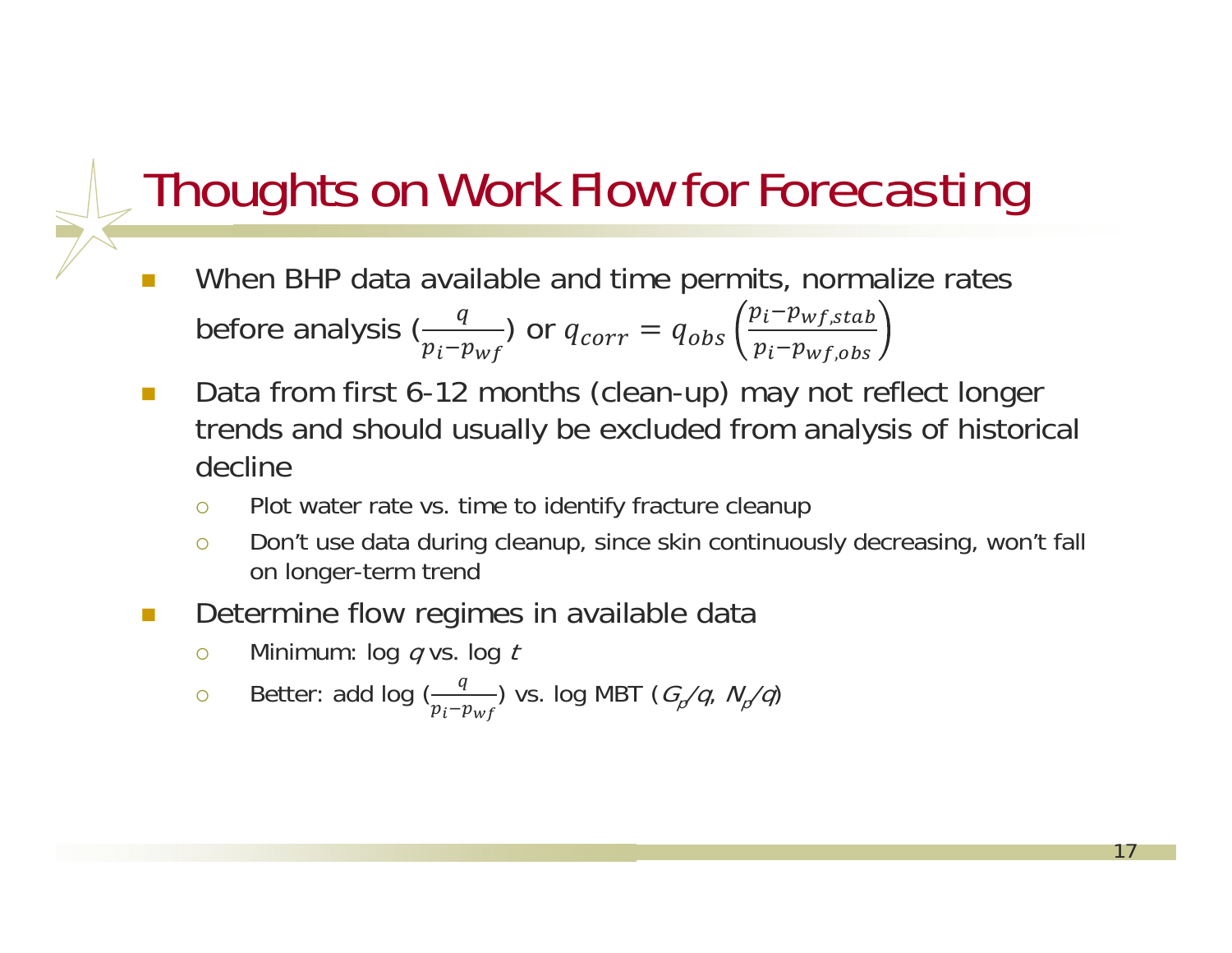## Work Flow (Cont'd)

- Estimate time to BDF if not observed in data
	- $\overline{O}$ Minimum: switch time from analogy
	- $\bigcirc$ Better: depth of investigation or analytical model
- Don't try to fit all history with single model
	- $\bigcirc$  Fit each flow regime with model appropriate for that flow regime
	- $\bigcirc$  Extrapolate rate to well life or economic limit only with *final* flow regime observed or expected – earlier flow regimes unimportant for extrapolation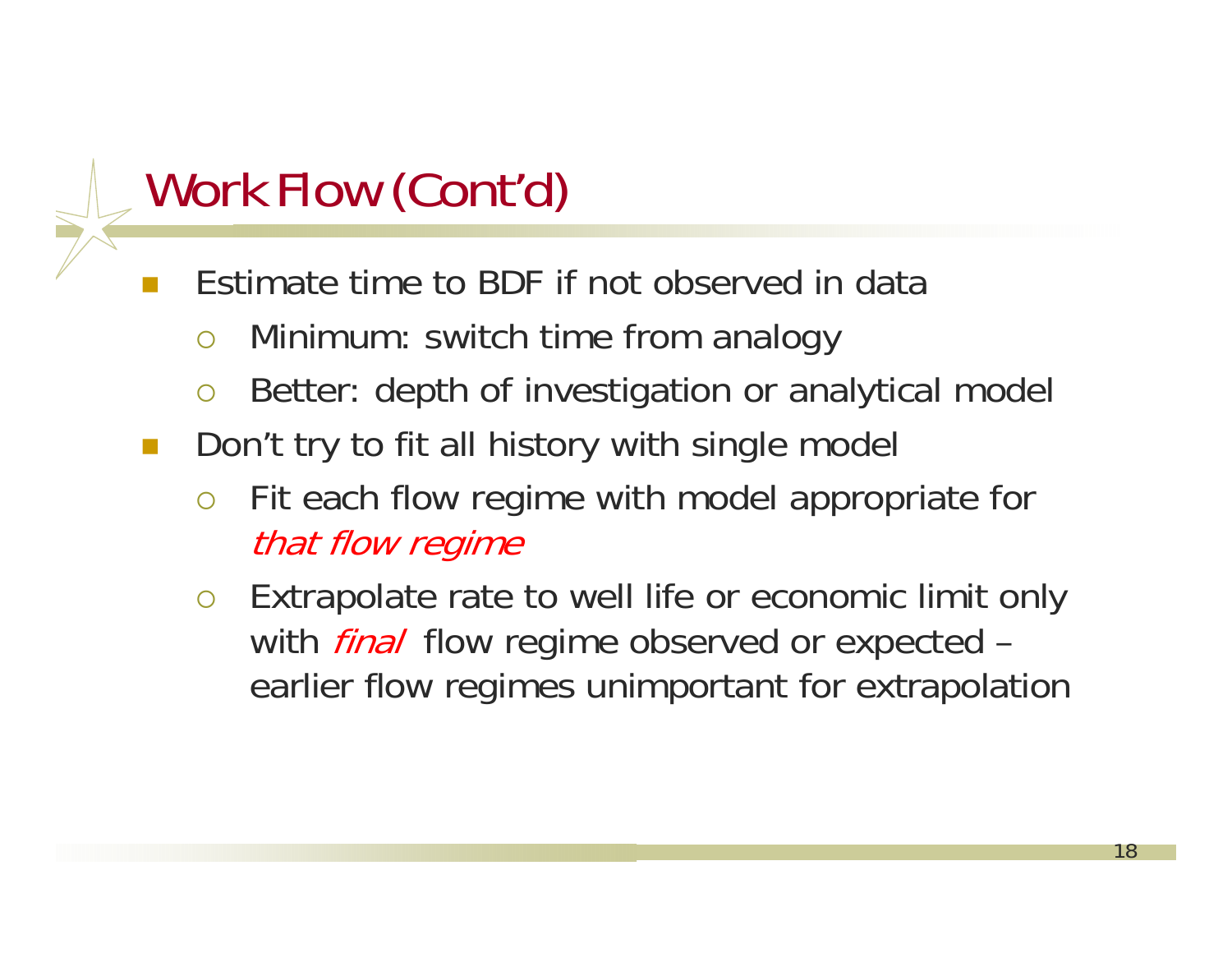## Work Flow (Continued)

- Beyond simple, rapid modeling, may need to consider
	- $\bigcirc$  Flow from unstimulated matrix to SRV and include in model when appropriate
		- П Key: observation of new negative half-slope line, following BDF, on diagnostic plot
	- $\circ$ 'Complete' model that *may* include early transient flow, switch to BDF model after fracture interference, switch to linear flow model, final switch to BDF model – if present, each flow regime will appear on diagnostic plot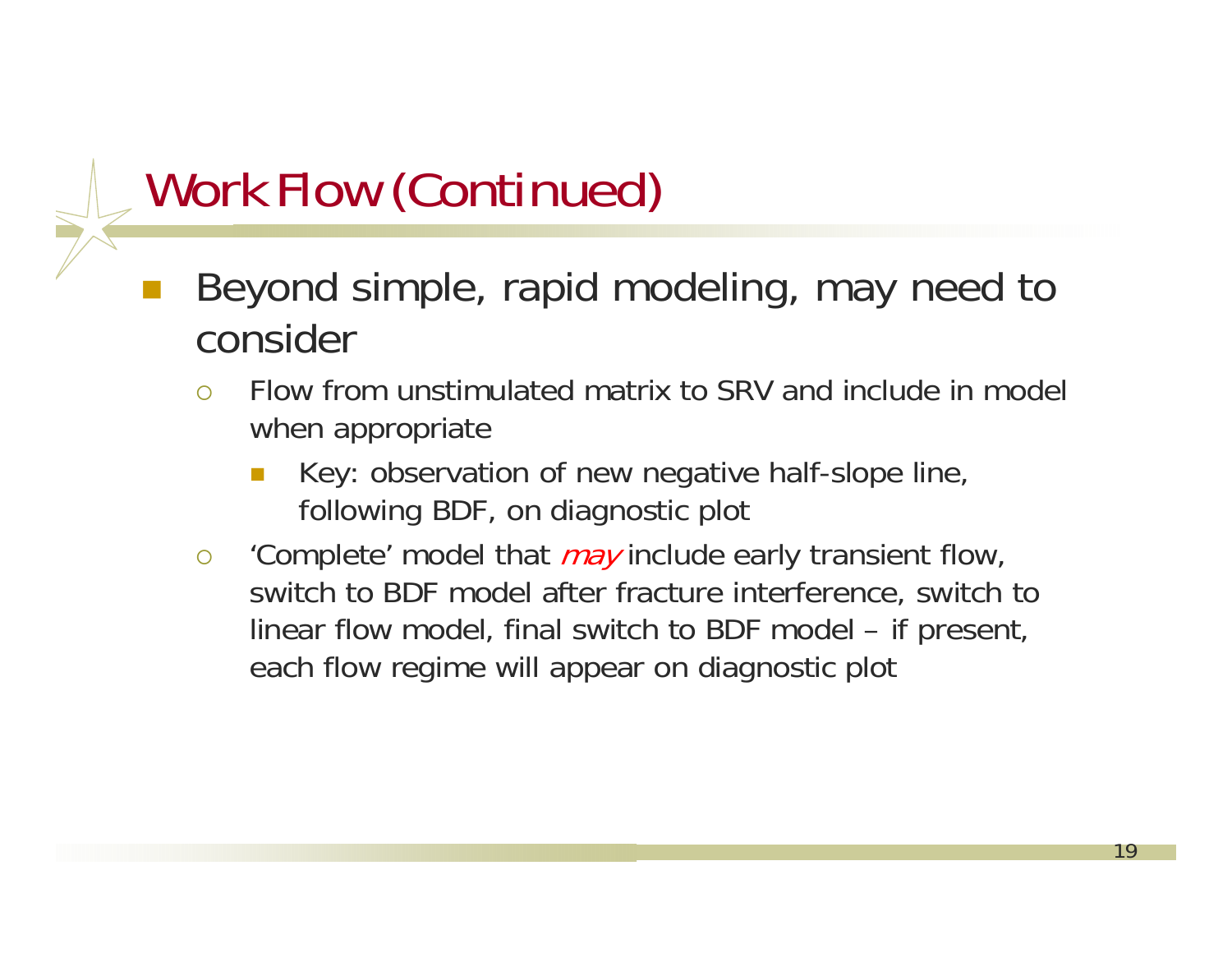#### **Summary**

- We need a serious examination of forecasting techniques for unconventional resources
- SPE RD&D in exploratory stages of 'Summit' to examine issues
- Simple models, RTA, reservoir simulators (none really validated) available in meantime
	- $\overline{O}$ Logical workflows identified, show promise